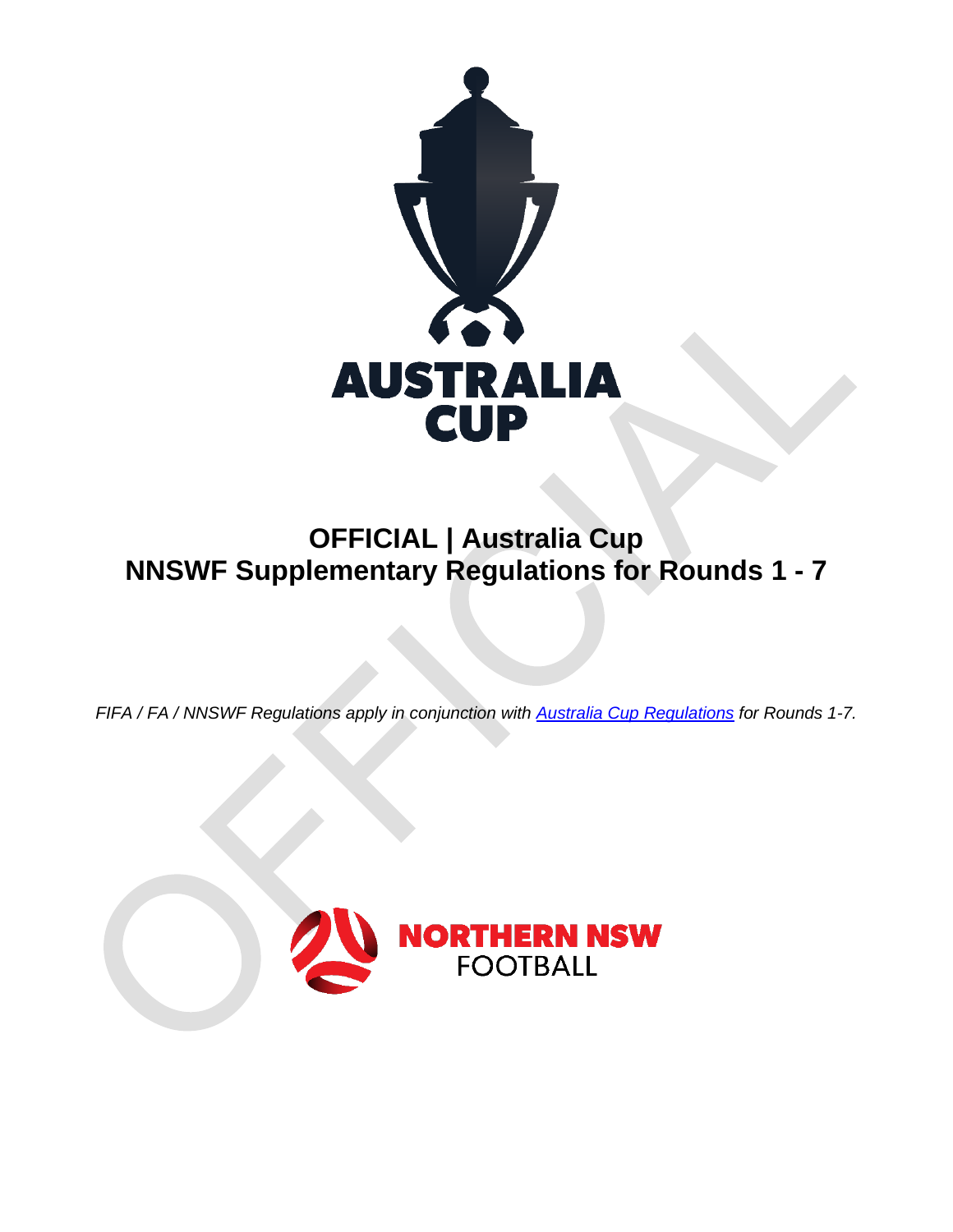

# **TABLE OF CONTENTS**

| 1.  |  |
|-----|--|
| 2.  |  |
| 3.  |  |
| 4.  |  |
| 5.  |  |
| 7.  |  |
| 8.  |  |
| 9.  |  |
| 10. |  |
| 12. |  |
| 13. |  |
| 14. |  |
| 15. |  |
| 16. |  |
| 17. |  |
| 18. |  |
| 19. |  |
| 20. |  |
|     |  |
|     |  |
|     |  |
|     |  |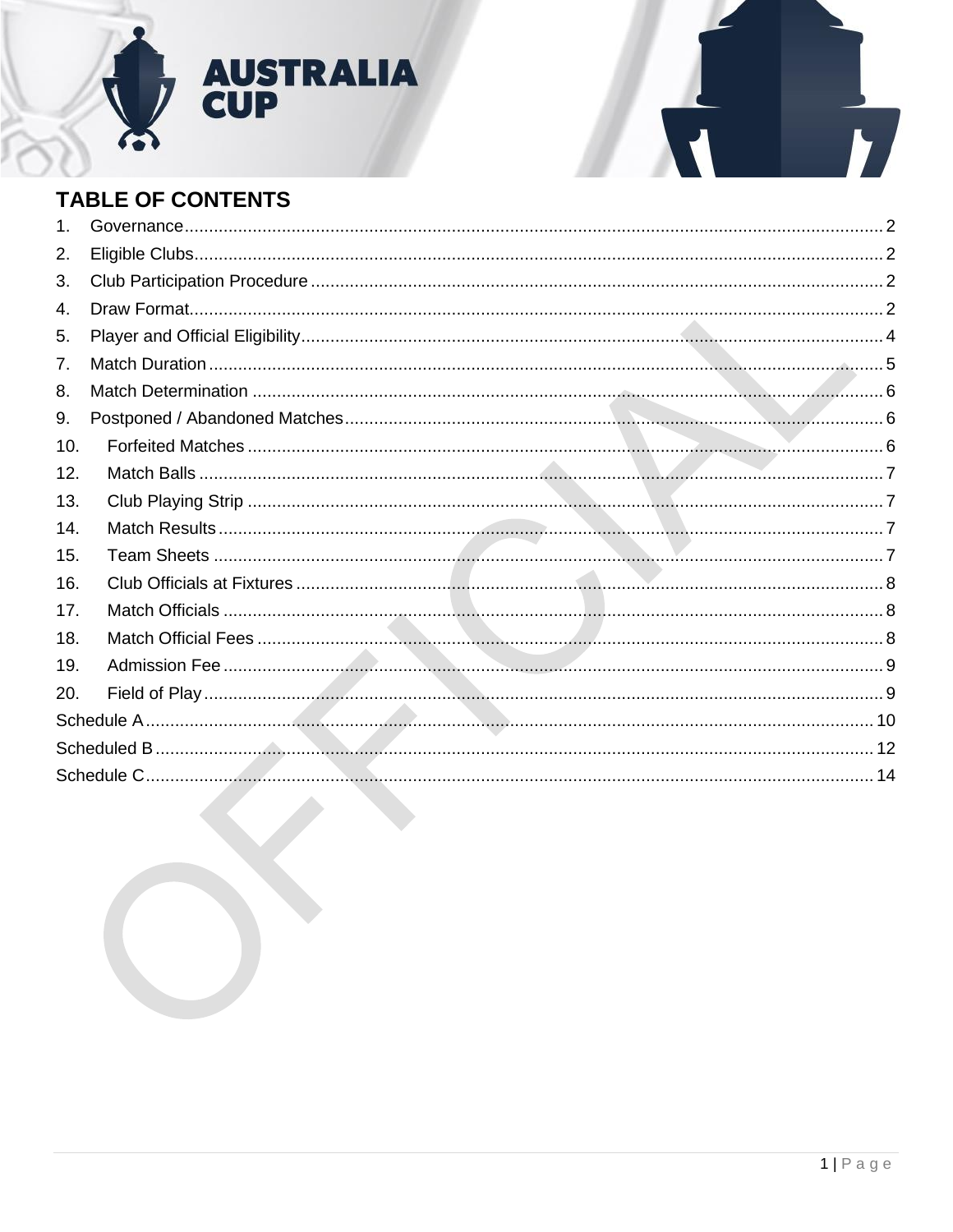



## <span id="page-2-0"></span>**1. Governance**

All Australia Cup fixtures are conducted in accordance with FIFA Laws of the Game and Australia Cup Competition Regulations.

- a. Northern NSW Football (NNSWF) is responsible for conducting and managing all Round 1-7 fixtures in accordance with Australia Cup Competition Regulations and any other relevant FA requirements or directions.
- b. Football Australia (FA) is responsible for conducting and managing all Final Round of 32 fixtures in accordance with Australia Cup Competition Regulations.

## <span id="page-2-1"></span>**2. Eligible Clubs**

In order to be considered eligible to participate in the Australia Cup, Clubs must meet all requirements contained in clause 6.1 of the Australia Cup Competition Regulations and:

- a. be affiliated to NNSWF or FA, and be registered with FA in accordance with the National Registration Regulations; and
- b. make payment of the Preliminary Round Registration Fee in accordance with the relevant payment process determined by NNSWF.

## <span id="page-2-2"></span>**3. Club Participation Procedure**

Clubs who wish to nominate for entry into the Australia Cup must do so in accordance with the requirements determined by NNSWF and within the timelines stipulated by NNSWF.

- a. Clubs must nominate via the Prescribed Form supplied by NNSWF;
- b. NNSWF Men's Premier Competitions Clubs are required to participate; and
- c. NNSWF will review all Club nominations received and confirm their participation at its sole discretion.

#### <span id="page-2-3"></span>**4. Draw Format**

NNSWF reserves the right to determine the format of the Round 1-7 Draw subject to participation nominations accepted and FA requirements.

#### **4.1 Conferences**

2 Conferences (Northern and Southern) shall exist as determined by NNSWF:

- a. The Northern Conference shall include Clubs accepted to participate from NNSWF Regional Member Zones; and
- b. The Southern Conference shall include Clubs accepted to participate from NNSWF Metropolitan Member Zones and NNSWF Men's Premier Competitions.

## **4.2 Pools**

The Southern Conference shall be divided into 3 Pools as determined by NNSWF:

- a. Pool 1 NNSWF Metropolitan Member Zone Clubs;
- b. Pool 2 NNSWF Northern League One Clubs (NL1); and
- c. Pool 3 –National Premier Leagues Clubs Men's NNSW (NPL).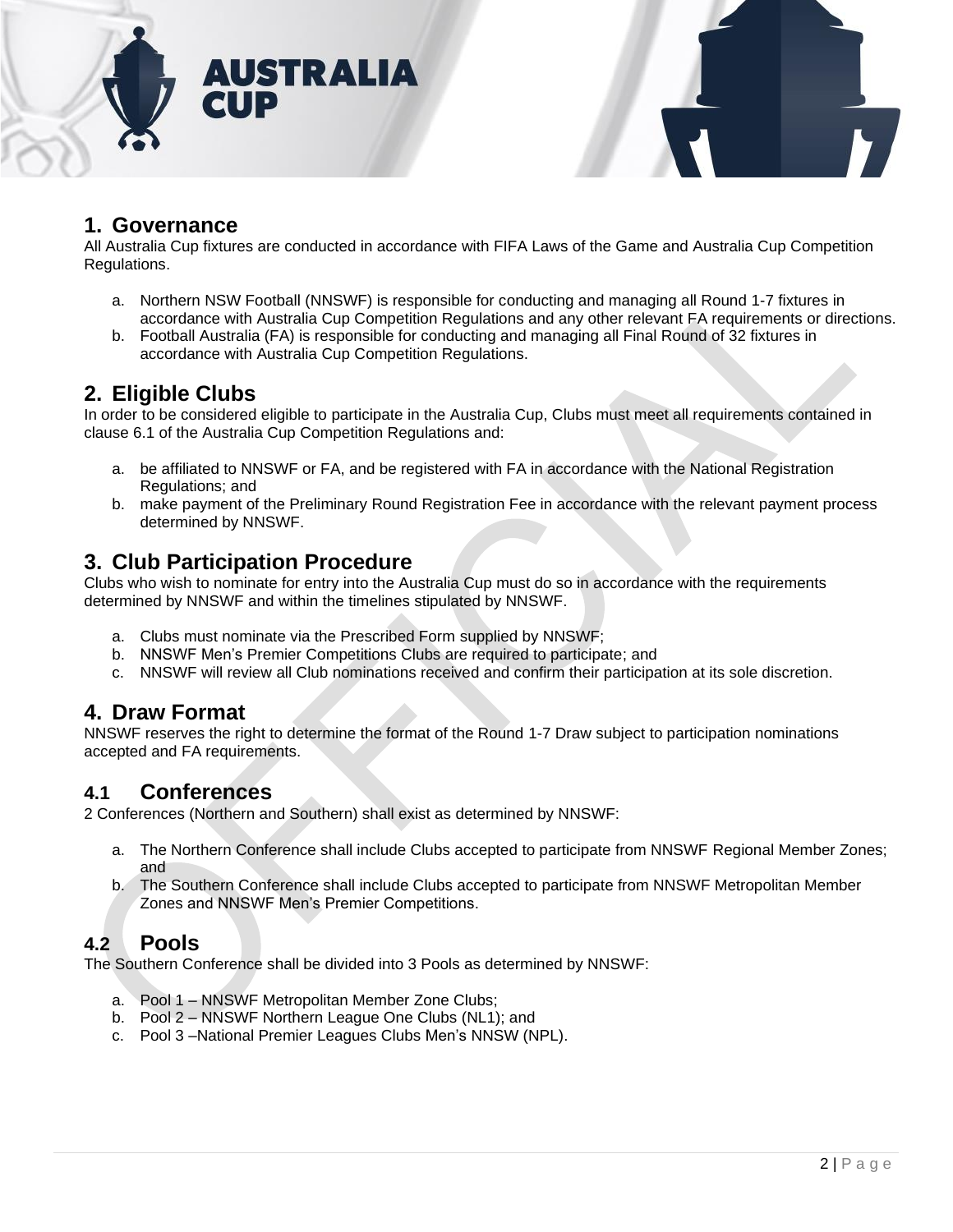



## **4.3 Seeding**

Teams placed 1<sup>st</sup> to 4<sup>th</sup> as per the Official League Table of the 2021 National Premier Leagues (NNSW Men's) season must be Seeded in the corresponding Preliminary Round Draw whereby they shall not be drawn against any Club from Pool 3 within the Round. Seeding shall only apply to the 1 specified Round.

## **4.4 Rounds (1 - 5) – Northern Conference**

Round 1-5 Fixtures shall be conducted as determined by NNSWF in a Knock-Out Format. All Matches shall be drawn randomly from the Pot until 2 Clubs remain at the conclusion of Round 5 who shall progress to Round 6.

## **4.5 Rounds (1 - 5) – Southern Conference**

Round 1-5 Fixtures shall be conducted as determined by NNSWF in a Knock-Out Format. The draw shall be constructed whereby a total of 6 Clubs within Southern Conference Pool 1, Pool 2 and Pool 3 progress to Round 6:

- a. Round 1 will exclusively comprise of Clubs from Pool 1. All fixtures will be randomly drawn from the Pot. The winners from Round 1 will progress and be joined by Clubs in Pool 2.
- b. Round 2 shall include Teams progressing from the preceding Round as well as all Teams from Pool 2. All fixtures in this round will be drawn randomly from the Pot.
- c. Round 3 shall include Teams advancing from the preceding Round and all Teams from Pool 3. The Draw shall be conducted with 3 Pots:
	- a. Pot A 4 Seeded NPL Clubs;
	- b. Pot B 6 Unseeded NPL Clubs; and
	- c. Pot C Remaining Clubs from Pools 1 and 2.

Matches shall be drawn randomly from Pot A & Pot C until no Draw Balls remain in Pot A. Pot B & C shall then be combined with Matches being drawn randomly.

- d. Remaining Matches shall take place until 6 Teams in total remain.
- e. Subject to Clubs accepted to participate Matches may not be required to be completed in the allocated Round 1 with the aforementioned structure commencing from Round 2 with Teams in Pool 1.

## **4.6 Rounds (6 - 7)**

Fixtures shall be conducted as determined by NNSWF in a Knock-Out Format.

The Draw for Round 6 will be conducted to ensure that the 2 Clubs from the Northern Conference will be drawn against 2 of the Clubs from the Southern Conference. The remaining 4 Clubs from the Southern Pool will be drawn randomly from the Pot to determine the remaining fixtures in Round 6. Matches shall be conducted at Lake Macquarie Regional Football Facility, Speers Point on Saturday 12<sup>th</sup> June 2021.

Teams advancing from Round 6 shall progress to Round 7 and will be randomly drawn from the Pot. In the event a Team from the Northern Conference qualifies for Round 7 the Match(es) will be conducted at Lake Macquarie Regional Football Facility, Speers Point on Monday 14<sup>th</sup> June 2021. Where Southern Conference Teams are drawn against each other the Match(es) shall be conducted at a Club Venue on Tuesday 15<sup>th</sup> June or Wednesday 16<sup>th</sup> June 2021.

## **4.7 Round of 32**

The remaining 2 Clubs at the conclusion of Round 7 will qualify to represent NNSWF in the Australia Cup Round of 32.

## **4.8 Home / Away Determination**

The first Team drawn from the Pot shall be declared the Home Team with the second Team drawn from the Pot declared as the Away Team for the Match.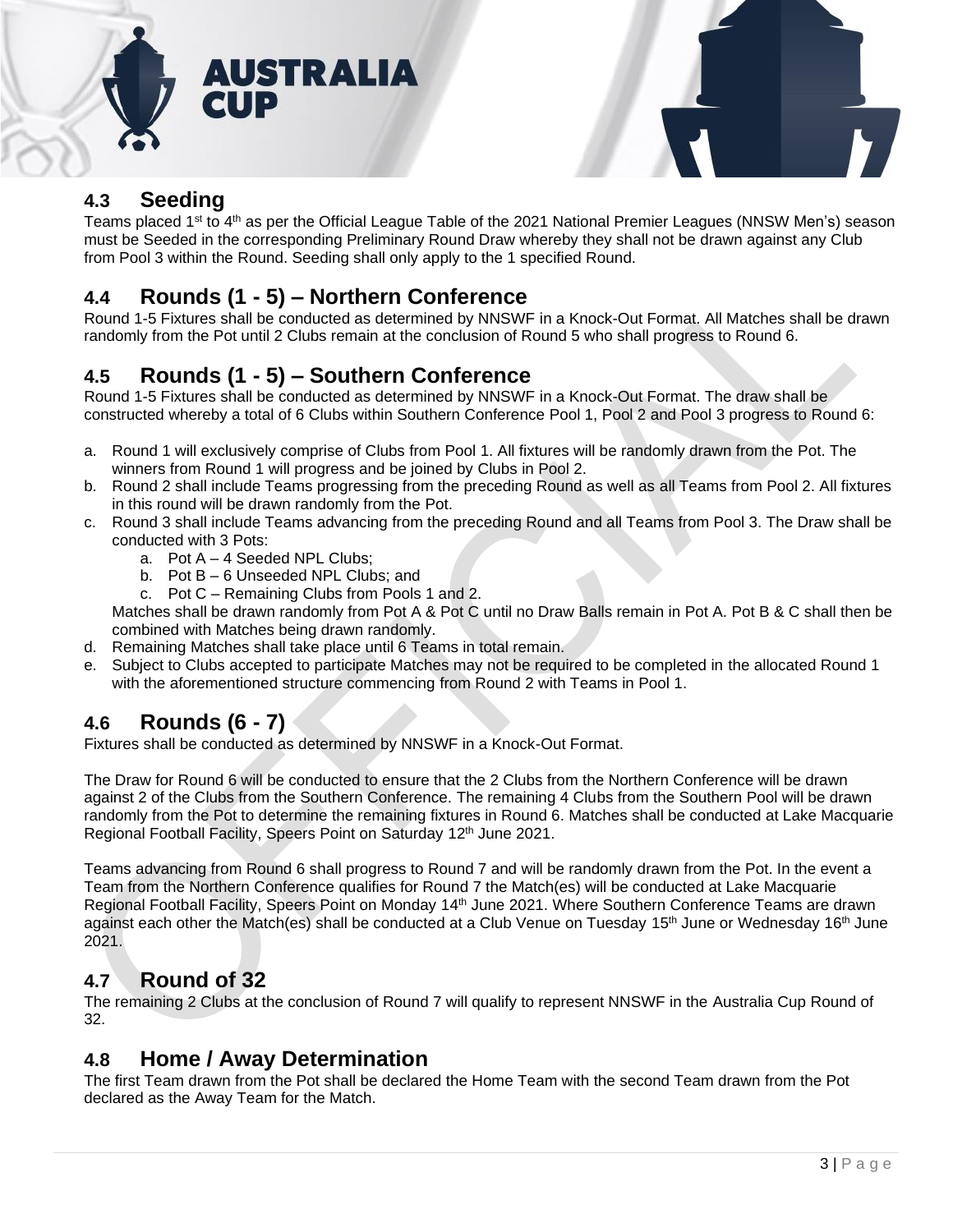



## **4.9 Fixture Allocation Method**

NNSWF shall be responsible for the allocation of Matches to venues in accordance with the following provisions:

With the exception of Round 6 Matches, the Team allocated as the Home Team in accordance with Regulation 4.8 will be given the opportunity to host the Match in the first instance at their nominated venue. In the event the Home Team is not able to Host the Match at their nominated venue they may use an alternate venue provided it is secured within the timelines provided by NNSWF.

Should the Home Team not be able to host the Match the Away Team will be allocated hosting rights for the Match at their nominated venue.

In the event that neither club can provide a suitable venue for the nominated fixture, it is up to the discretion of NNSWF to provide a venue. Decisions made by NNSWF in this regard are not appealable

Matches will be nominated on the progression chart supplied to Clubs to be completed as either a Weekend Match or as a Mid-Week Match with specific dates attached.

#### **4.9.1 Weekend Matches**

Matches nominated to be completed as Weekend Matches must be completed on either the Saturday or Sunday of the nominated weekend.

Matches completed within the Northern Conference must consider any travel associated for the Away Team.

Participating Teams may apply to adjust the date of the Match outside of the stipulated timelines within the Progression Chart provided by Teams involved agree and the modification does not impact the next round of Matches.

NNSWF reserve the right to review and adjust any Match whereby the kick-off time, day or distance associated may be considered restrictive for Away Club. NNSWF decision in this regard is final and is not subject to appeal.

The availability of Players or Team Officials will not be considered when scheduling Matches.

#### **4.9.2 Mid-Week Matches**

Matches nominated to be completed as Mid-Week Matches must be completed on either the Tuesday or Wednesday of the nominated weekday. Matches cannot be scheduled to kick-off later than 8:30pm.

Participating Teams may apply to adjust the date of the Match outside of the stipulated timelines within the Progression Chart provided by Teams involved agree and the modification does not impact the next round of Matches.

NNSWF reserve the right to review and adjust any Match whereby the kick-off time, day or distance associated may be considered restrictive for Away Club. NNSWF decision in this regard is final and is not subject to appeal.

The availability of Players or Team Officials will not be considered when scheduling Matches.

## <span id="page-4-0"></span>**5. Player and Official Eligibility**

All Participants must meet criteria as determined by FA and NNSWF:

#### **5.1 Player Eligibility**

To be considered eligible to participate in the Australia Cup, Players must meet all eligibility requirements contained in clauses 13.2 to 13.4 of the Australia Cup Competition Regulations and: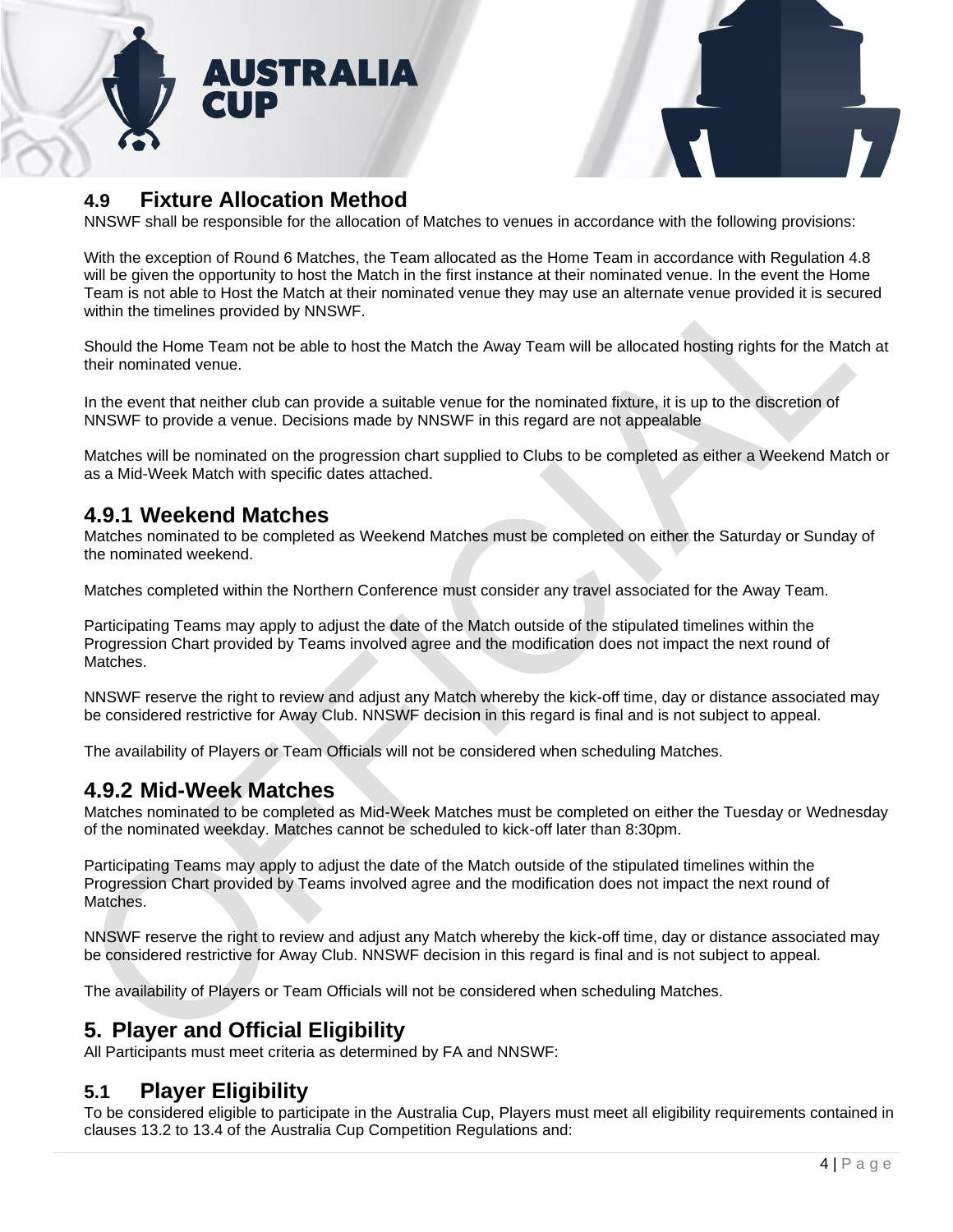



a. have fully completed an online registration through the National Registration System, either direct with a NNSWF Premier Club or with a NNSWF Member Zone Club.

#### **5.2 Ineligible Player**

Any Club playing an ineligible Player in any Australia Cup Match may be subject to action in accordance with Australia Cup Competition Regulations.

## **5.3 Team Official Eligibility**

To be considered eligible to participate in the Australia Cup, Team Officials must meet all eligibility requirements contained in clauses 14.1 to 14.3 of the Australia Cup Competition Regulations and:

a. have fully completed an online registration through the National Registration System, either direct with a NNSWF Premier Club or with a NNSWF Member Zone Club.

## **5.4 Match Official Eligibility**

To be considered eligible to participate in the Australia Cup, Match Officials must meet all eligibility requirements in the Australia Cup Competition Regulations and:

a. have fully completed an online registration through the National Registration System, either direct with a NNSWF or with a NNSWF Member Zone Branch.

#### **6. Disciplinary Matters**

All disciplinary matters shall be dealt with in accordance with the FA National Disciplinary Regulations and the Australia Cup Competition Regulations with provision for the following:

#### **6.1 Yellow Cards**

A Player or Team Official who accumulates 3 yellow cards during Preliminary Round Matches must serve a 1 Match suspension.

Suspensions incurred due to the accumulation of yellow cards during the Preliminary Rounds will apply to the next Australia Cup Match in which the suspended Player or Team Official's Club competes in.

Suspensions incurred due to the accumulation of yellow cards in a Player's Local Competition will apply to the next Local Competition match in which the suspended Player's Club competes in and the suspension cannot be served in Australia Cup.

In the event a participant is registered as both a Player and a Team Official and they accumulate 3 yellow cards during the course of the Preliminary Rounds, they must serve a 1 Match suspension.

#### **6.2 Red Cards**

For the Preliminary Rounds, the minimum sanctions set out in the Table of Offences (as outlined in [Schedule A\)](#page-9-2) must be applied by NNSWF to red card offences and to expulsion offences for Players and Team Officials.

Red card suspensions incurred in an Australia Cup Match will apply to the next Match in which the suspended Player or Team Official's Club competes in.

Red card suspensions incurred in a Local Competition Match will apply to the next Match in which the suspended Player's Club competes in, which may include an Australia Cup Match.

## <span id="page-5-0"></span>**7. Match Duration**

All matches will consist of 2 equal periods of 45 minutes. The referee shall have sole discretion of Stoppage Time.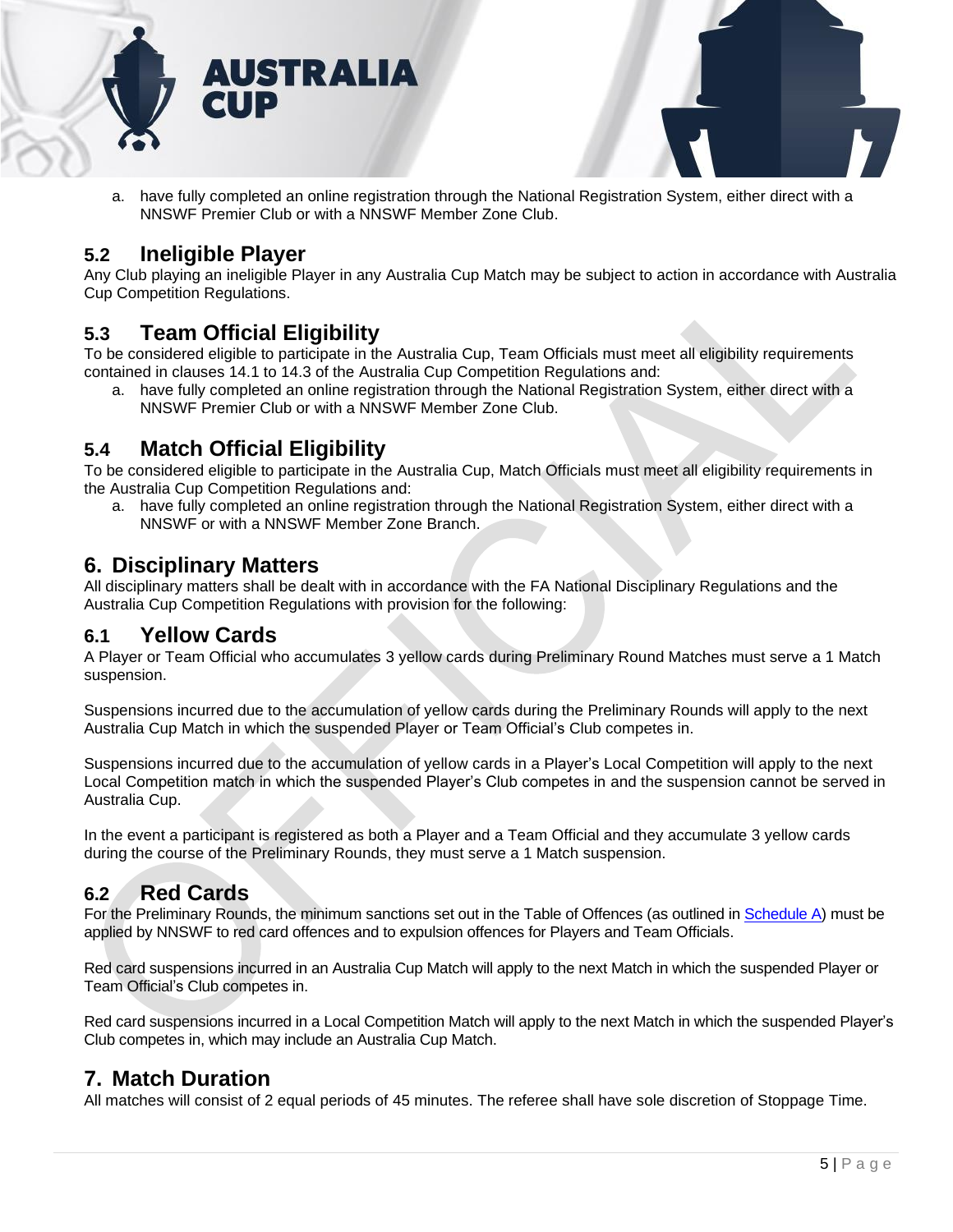



## <span id="page-6-0"></span>**8. Match Determination**

In the event a Match is drawn at the conclusion of normal playing time (as stipulated in [Regulation 7\)](#page-5-0) the following shall apply in order to determine the winner:

#### **8.1 Rounds 1 - 3**

In accordance with clause 10.2(d) of the Australia Cup Competition Regulations, if a match is drawn at the conclusion of normal time (as stipulated in [Regulation](#page-5-0) 7), the result of the match shall be decided by penalties as per FIFA Laws of the Game. No extra time shall be played.

#### **8.2 Rounds 4 - 7**

If a match is drawn at the conclusion of normal time (as stipulated in [Regulation 7\)](#page-5-0), extra time (2 equal periods of 15 minutes, excluding any injury time played as determined by the referee) shall be played to determine the result of the fixture. If a match is drawn at the conclusion of extra time, the result of the match shall be decided by penalties as per FIFA Laws of the Game.

## <span id="page-6-1"></span>**9. Postponed / Abandoned Matches**

The decision to postpone or abandon an Australia Cup Match during Preliminary Round Matches shall be made by the appointed Match Officials consultation with the Host Club and the participating Clubs.

Match Officials may, after waiting 15 minutes following the scheduled kick-off time, abandon the match due to the absence of a participating Club.

If an Australia Cup Match is postponed or abandoned due to weather conditions or a cause outside the reasonable control of either Club (including its Players and Officials) prior to kick-off or prior to 60 minutes of the regular period having been played, Match must be:

a. rescheduled by NNSWF to a day and time determined by NNSWF, provided that the rescheduled Preliminary Round Match occurs within 7 days unless otherwise approved by NNSWF in its sole and absolute discretion.

If an Australia Cup Match is abandoned due to adverse weather conditions or a cause outside the reasonable control of either Club (including its Players and Officials) at or after sixty (60) minutes of the regular period being played, unless exceptional circumstances apply (such exceptional circumstances as determined by NNSWF in its sole and absolute discretion):

- a. the result at the time of abandonment will be declared the final result; or
- b. where at the time of the Match being abandoned scores are level the Match shall be rescheduled.

Where a Match has been postponed or abandoned more than 2 times or is unable to be rescheduled the winner will be determined by the toss of a coin.

## <span id="page-6-2"></span>**10. Forfeited Matches**

A forfeit will include, but not be limited to a Club being unable or unwilling to:

- a. participate in a Match within 15 minutes after the scheduled kick off time due to any act or omission of the Club; or
- b. continue to participate in a Match (including because it cannot place the required number of Players on the field due to Offences or injury), but will exclude any inability to participate due to a Force Majeure Event.

In the event a Club forfeits a scheduled Australia Cup Match:

a. prior to kick off, the opposing Club will be deemed to have won the Match by a score of 3 goals to 0; or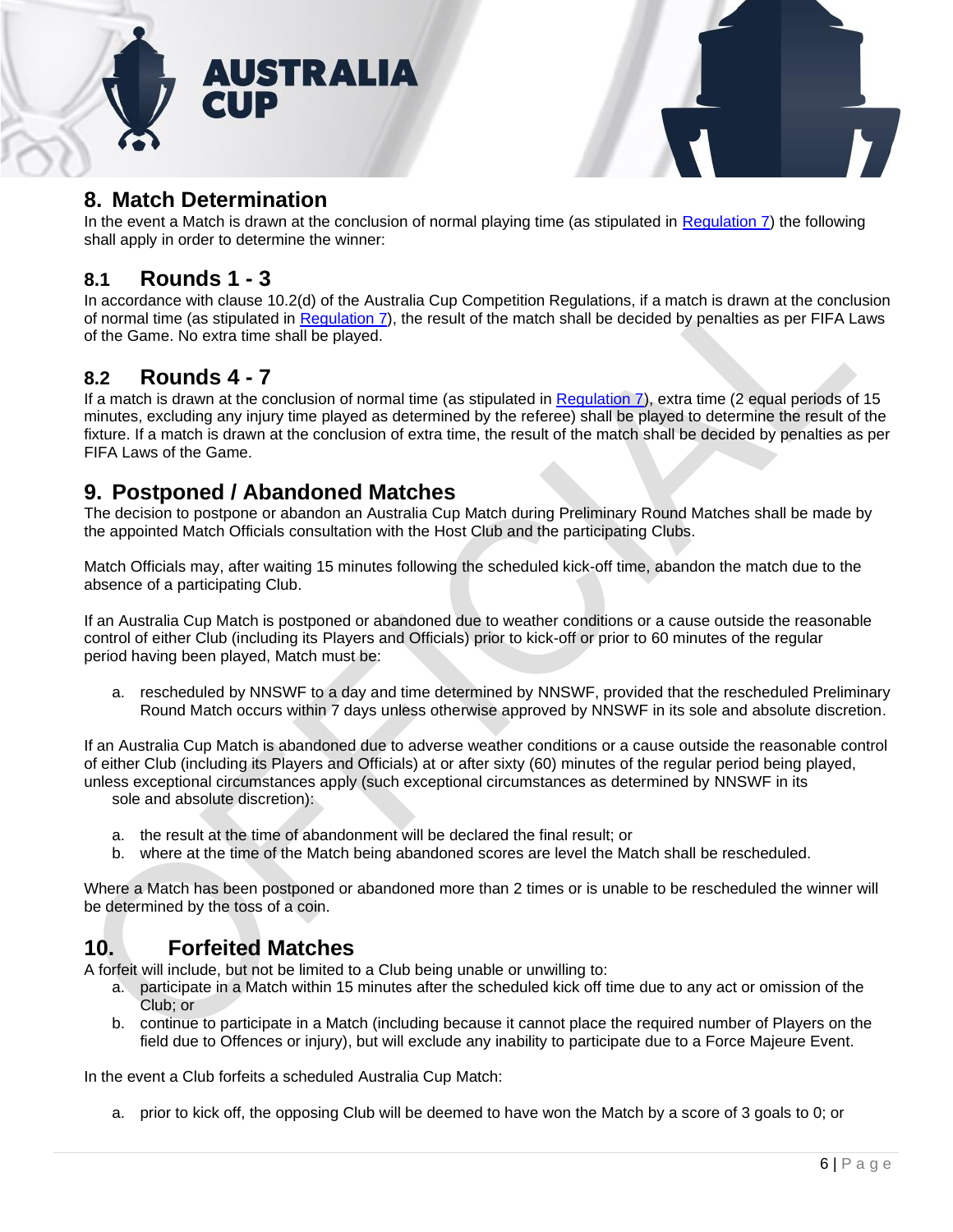



b. after the Match has commenced, the opposing Club will be deemed to have won the match by a score of 3 goals to 0, or the actual goal difference at the time of forfeit, whichever is the greater.

A Club that forfeits a Match will be deemed to be in breach of these Regulations and may also be subject to additional sanctions by NNSWF including potential financial compensation of NNSWF and/or the opposing Club.

## **11. Substitutions**

For all Matches a Club may select up to a maximum of 5 Players as named Substitutes.

A Club may, at its discretion, use a maximum of 5 named Substitute Players during 1 of 3 permitted substitution opportunities in an Australia Cup Match (including a Goalkeeper), up until the conclusion of normal playing time.

Substitutions made during the half time break will not count towards the 3 permitted substitution opportunities during a match and substitution or substitution opportunities not used at the conclusion of Normal Time may be used during Extra Time.

1 additional Player (outfield Player or goalkeeper) may be replaced, and each team will have 1 additional substitution opportunity during Extra Time of a match up until the conclusion of Extra Time (whether or not the team has already used the full number of permitted substitutes or substitution opportunities). The replacement Player must be one of the substitutes selected on the Starting List as directed above.

A substitution can be made upon a Match Official being notified. A substitute Player must only enter the field of play:

- after the Player being replaced has left the field of play;
- after he receives a signal from the Referee; and
- at the half-way line and during a stoppage in the Australia Cup Match.

## <span id="page-7-0"></span>**12. Match Balls**

The Host Club shall provide a minimum 3 top quality match balls of the same brand, colour and weight for all Australia Cup matches.

## <span id="page-7-1"></span>**13. Club Playing Strip**

All participating Clubs must register 2 Playing Strips for both Field Players and Goalkeepers. Clubs must nominate their strips on the prescribed form provided by NNSWF.

In the event of a playing strip colour clash, the Away Team (listed second on the official draw) must provide an alternate strip comprising of shirts, shorts and socks.

The Referee shall be the arbiter on match day should there be a clash of colours.

All participating Clubs should have both registered strips available for all Matches they participate in.

## <span id="page-7-2"></span>**14. Match Results**

The Home Club is required to enter the Final Result of the Match into the Competition Management System (SportsTG) no later than 1 hour after the conclusion of the Match.

#### <span id="page-7-3"></span>**15. Team Sheets**

NNSWF will provide an Official Australia Cup Team Sheet to the Host Club.

The team sheet must be completed in ink, in a legible manner by both teams and must contain the names and shirt numbers of the players taking part in the match, including the names of the nominated substitutes.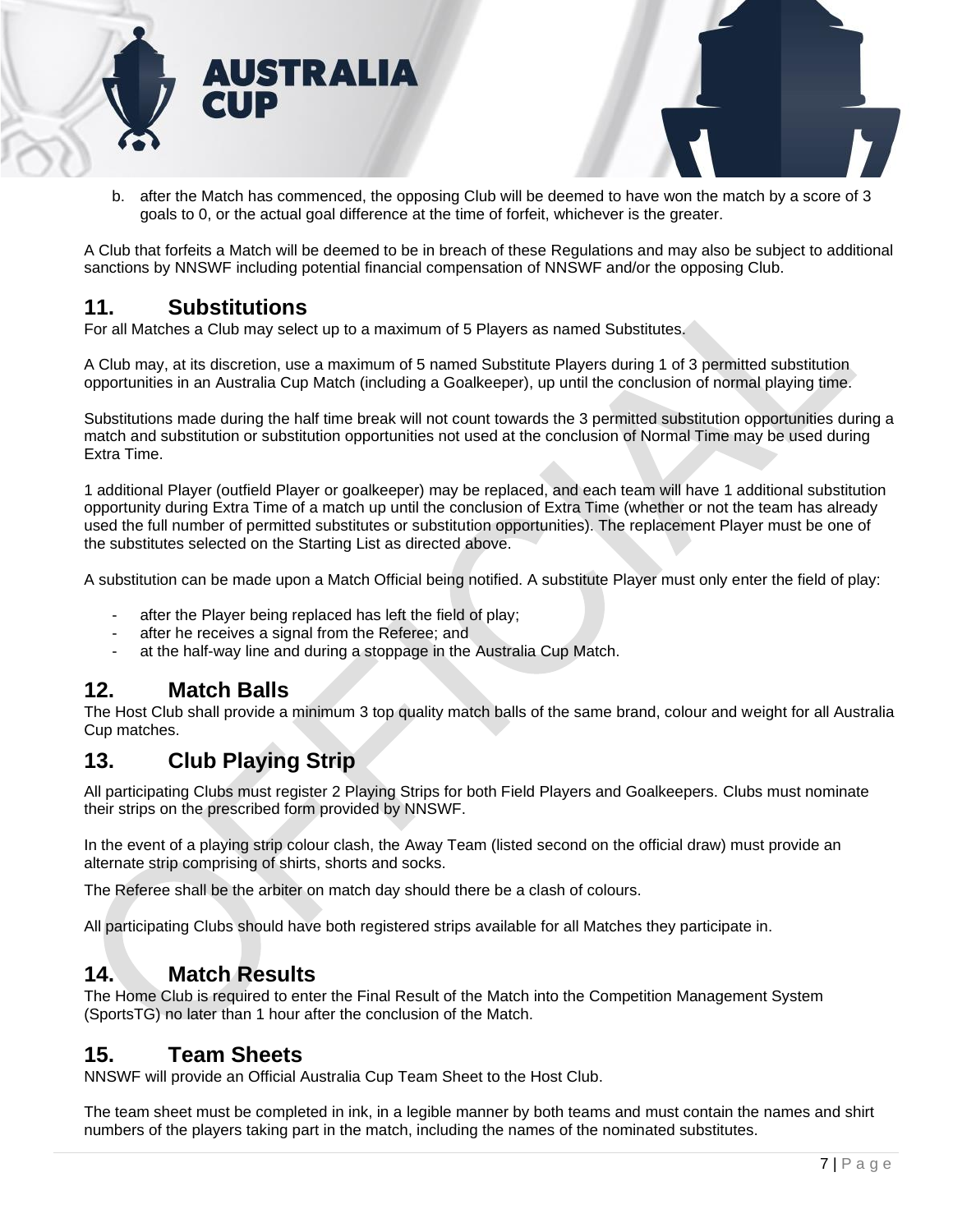



The original fully completed team sheet must be provided to the Match Official by the Host Club at least 15 minutes prior to the scheduled kick-off time. Amendments to the team sheet are permitted up until the scheduled kick-off time provided the Match Official is notified.

The numbers on the back of the shirts shall correspond to the numbers on the team sheet handed to the Match Official prior to the commencement of the match.

A maximum of 16 Players and 6 Team Officials may be listed on the Official Team Sheet.

Any Team Manager, Team Coach or Club Official found supplying false information shall be subject to disciplinary action as determined by NNSWF.

A Team Official from each Team must sign the completed Team Sheet once completed to endorse all information is correct.

The Home Club shall forward, by email, a legible scanned copy (PDF preferred) of the Official Team Sheet to [competitions@northernnswfootball.com.au](mailto:competitions@northernnswfootball.com.au) on the first Business Day after the Match by 10am.

Clubs who fail to submit the Official Team Sheet within the aforementioned timelines shall be subject to a financial penalty in accordance with Appendix B.

#### <span id="page-8-0"></span>**16. Club Officials at Fixtures**

The Home Team must have a minimum of 2 identifiable Ground Officials present at all times and the Away Team must have a minimum of 1 identifiable Ground Officials present at all times.

- Ground Officials are required to:
- Actively patrol the playing arena;
- Escort Match Officials on and off the playing arena and
- Be the point of contact with spectators of the Ground Official's own Club.

#### <span id="page-8-1"></span>**17. Match Officials**

The appointment of Match Officials will be the responsibility of NNSWF and Member Referee Branches dependent upon the location of the Match.

The Host Club shall be fully responsible for the welfare of the Match Officials, from the time they arrive at the ground, until the time they depart from the ground. Failure to carry out this requirement shall render the Host Club liable to a penalty, as determined by NNSWF.

## <span id="page-8-2"></span>**18. Match Official Fees**

The 2 respective Clubs who participate in each Match shall be responsible for the payment of 50% each of the total Match Official Fee in accordance with 18.1 and 18.2.

2022 Match Official Fees for all Preliminary Round Matches:

| Centre Referee              | \$126.00          |                                |
|-----------------------------|-------------------|--------------------------------|
| <b>Assistant Referee(s)</b> | \$63.00<br>(each) |                                |
| <b>Fourth Official</b>      | \$31.50           | Only applicable for Rounds 6/7 |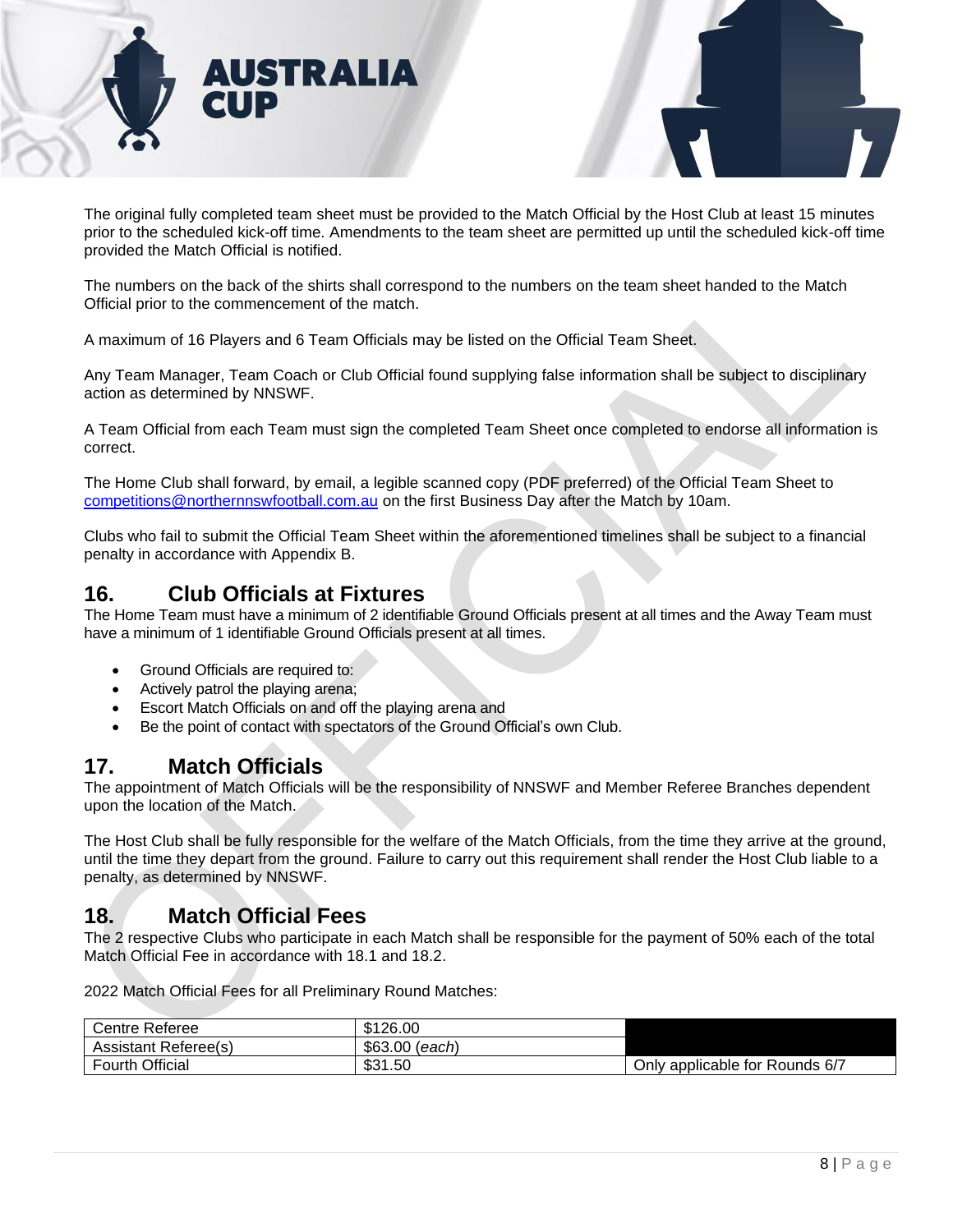



## **18.1 Northern Conference**

The Host Club Member Zone shall be responsible for payment of appointed Match Officials for Matches conducted within their Zone.

Member Zones shall seek reimbursement for Match Official Fees from the relevant participating Clubs.

## **18.2 Southern Conference**

NNSWF shall be responsible for the payment of appointed Match Officials for all Southern Conference Matches.

NNSWF shall seek reimbursement for Match Official Fees from the relevant participating Clubs.

## <span id="page-9-0"></span>**19. Admission Fee**

The Host Club may, at its discretion, may charge admission fees (maximum) as follows:

| Adults            | - | \$5.00 |
|-------------------|---|--------|
| <b>Pensioners</b> | - | \$2.00 |
| School Children   | - | \$0.00 |

The Host Club will retain all admission fees to help offset costs related to hosting the match.

## <span id="page-9-1"></span>**20. Field of Play**

The minimum and maximum dimensions of the field of play are defined as follows:

For all Preliminary Round Matches:

- <span id="page-9-2"></span>a. Preferred: 105m long and 68m wide;
- b. Minimum: 90m long and 45m wide; and
- c. Maximum: 120m long and 90m wide.

The playing surface for all Australia Cup Matches must be prepared and maintained to a reasonable standard as determined by NNSWF in its sole and absolute discretion.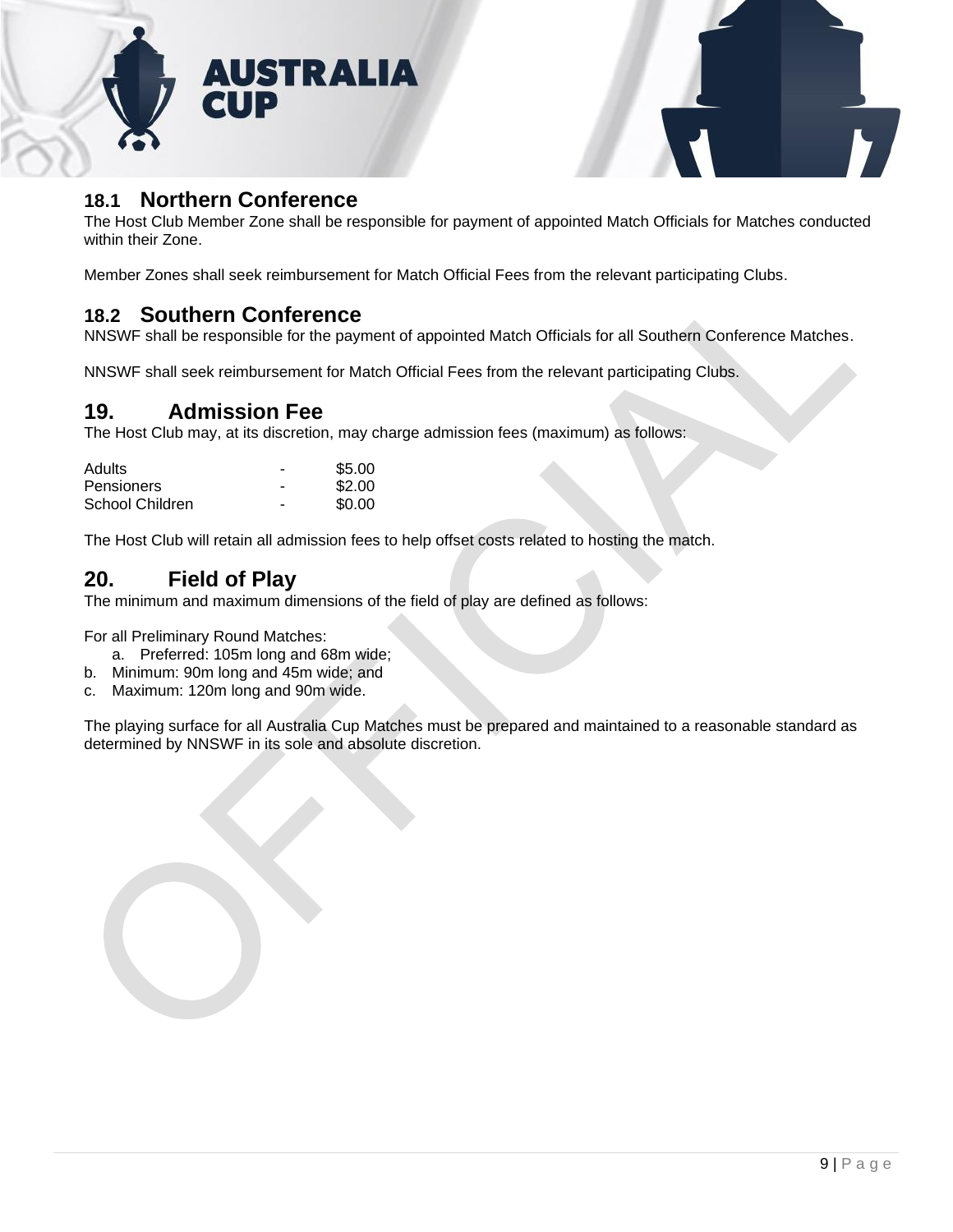

# <span id="page-10-0"></span>**Schedule A**

| <b>CODE</b>    | Table 37.4   Minimum Mandatory Suspensions<br><b>OFFENCE</b>                                                                                   | <b>GRADING GUIDELINES</b>                                                                                                        | <b>PENALTY</b> |
|----------------|------------------------------------------------------------------------------------------------------------------------------------------------|----------------------------------------------------------------------------------------------------------------------------------|----------------|
| R4             | Denying goal scoring opportunity - Handling the ball                                                                                           |                                                                                                                                  | Auto           |
| R <sub>5</sub> | Denying goal scoring opportunity - Foul                                                                                                        |                                                                                                                                  | Auto           |
|                |                                                                                                                                                | 1. Careless or reckless tackle                                                                                                   | Auto           |
|                | <b>Serious Foul Play</b><br>(typically, but not limited<br>to, serious foul play<br>when the ball is in play)                                  | 2. Attempting to gain possession of the ball using<br>excessive force                                                            | Auto           |
| R <sub>1</sub> |                                                                                                                                                | 3. Conduct that endangers the safety of an<br>opponent in a contest for the ball or has the<br>potential to cause serious injury | Auto +1        |
|                |                                                                                                                                                | 4. Conduct causing serious injury                                                                                                | Auto $+2$      |
|                | <b>Spitting</b>                                                                                                                                | 1. Spitting at an opponent or another Club<br>Associate                                                                          | Auto $+4$      |
| R <sub>3</sub> |                                                                                                                                                | 2. Spitting on an opponent or another Club<br>Associate                                                                          | Auto $+8$      |
|                | <b>Violent Conduct</b><br>(typically, but not limited<br>to, serious foul play<br>when the ball is not in<br>play, and/or playing<br>distance) | 1. Minimal contact with an opponent or Club<br>Associate                                                                         | Auto +1        |
|                |                                                                                                                                                | 2. Violent conduct and/or attempted violent<br>conduct towards an opponent or Club Associate                                     | Auto $+1$      |
| R <sub>2</sub> |                                                                                                                                                | 3. Serious and/or premeditated violent conduct<br>towards an opponent or Club Associate                                          | Auto $+2$      |
|                |                                                                                                                                                | 4. Serious violent conduct that has caused bodily<br>harm                                                                        | Auto $+3$      |
|                |                                                                                                                                                | 5. Violent conduct causing, or with the potential<br>to cause, serious injury                                                    | Auto $+4$      |
|                | Offensive, insulting,<br>abusive or<br>intimidating language<br>and/or gestures                                                                | 1. Using language and/or gestures in frustration                                                                                 | Auto           |
|                |                                                                                                                                                | 2. Using language and/or gestures directed at<br>another player or Club Associate                                                | Auto $+1$      |
| R <sub>6</sub> |                                                                                                                                                | 3. Incitement to violence, or repeated use of<br>offensive language and/or gestures, to another<br>Player or Club Associate      | Auto $+2$      |
|                |                                                                                                                                                | 4. Use of discriminatory, homophobic, racist,<br>religious ethnic or sexist language and/or<br>gestures                          | Auto $+4$      |
| R7             | <b>Second caution (Yellow Card)</b>                                                                                                            |                                                                                                                                  | Auto           |
|                |                                                                                                                                                | 1. Unsporting conduct                                                                                                            | Auto $+3$      |
|                | <b>Offences against</b><br><b>Match Officials</b>                                                                                              | 2. Using offensive language and/or gestures                                                                                      | Auto $+3$      |
| R <sub>8</sub> |                                                                                                                                                | 3. Repeated use of offensive language and/or<br>gestures                                                                         | Auto $+4$      |
|                |                                                                                                                                                | 4. Unwarranted contact with and/or conduct with<br>a Match Official                                                              | Auto $+5^*$    |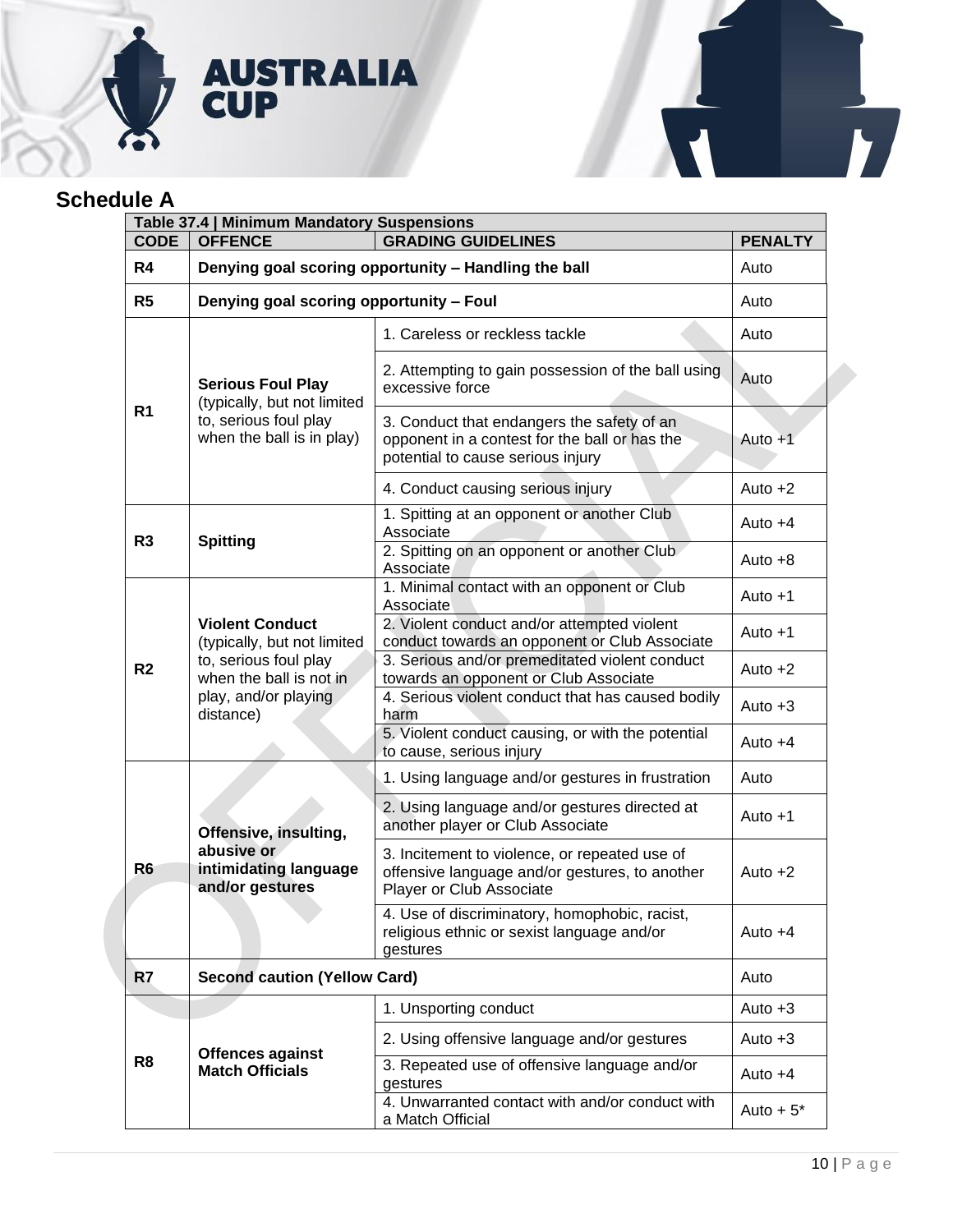

|                |                                                                            | 5. Threatening or intimidating language and/or<br>conduct towards a Match Official or conduct<br>reasonably perceived as a threat of physical<br>violence towards a Match Official or their family<br>or property | Auto $+8$ <sup>*</sup>                      |
|----------------|----------------------------------------------------------------------------|-------------------------------------------------------------------------------------------------------------------------------------------------------------------------------------------------------------------|---------------------------------------------|
|                |                                                                            | 6. Spitting at or on a Match Official                                                                                                                                                                             | Auto $+10*$                                 |
|                |                                                                            | 7. Violence towards a Match Official and/or their<br>family or property                                                                                                                                           | Auto $+10*$                                 |
|                |                                                                            | 8. Violence towards Junior Match Official and/or<br>their family or property                                                                                                                                      | Auto $+$<br>Direct to<br>Code of<br>Conduct |
|                |                                                                            | 1. Delaying the restart of play for the opposition                                                                                                                                                                | Auto                                        |
|                | <b>Team Official Specific</b><br><b>Offences (not covered</b><br>in R1-R8) | 2. Deliberately throwing / kick an object onto the<br>field of play                                                                                                                                               | Auto                                        |
|                |                                                                            | 3. Physical aggressive behaviour towards any<br>person other than a Match Official                                                                                                                                | Auto $+1$                                   |
| R <sub>9</sub> |                                                                            | 4. Entering the field to confront a Match Official at<br>half time or full time                                                                                                                                   | Auto $+3$                                   |
|                |                                                                            | 5. Entering the opposing technical area in an<br>aggressive or confrontational manner                                                                                                                             | Auto $+1$                                   |
|                |                                                                            | 6. Entering the field to interfere with play or an<br>opposing player                                                                                                                                             | Auto $+2$                                   |
|                |                                                                            | 7. Entering the field to confront a Match Official<br>during a Match                                                                                                                                              | Auto $+5^*$                                 |

\* NNSWF will assess these charges and may also refer them to the Independent Disciplinary Chair to be dealt with under the Code of Conduct in addition to the minimum sanction.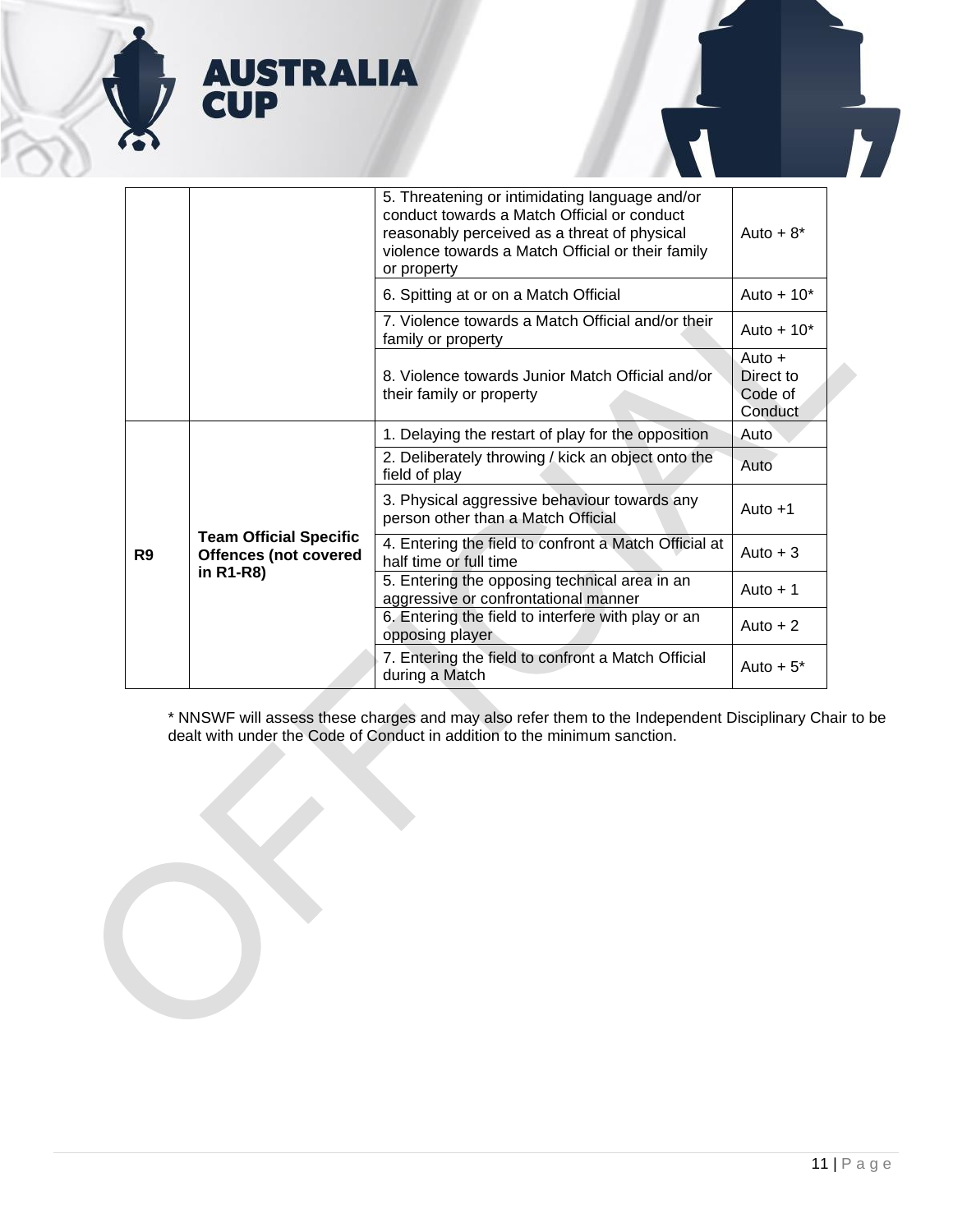

# <span id="page-12-0"></span>**Scheduled B**

| Item                          | <b>Offence</b>                                                | <b>Minimum</b><br>Cost |             |  |
|-------------------------------|---------------------------------------------------------------|------------------------|-------------|--|
| 1. Home Team Responsibilities |                                                               |                        |             |  |
| 1a                            | Deficiency in ground                                          | \$100                  | Per offence |  |
| 1 <sub>b</sub>                | Failure to provide approved Match Balls                       | \$100                  | Per offence |  |
| 1 <sub>c</sub>                | Failure to post results                                       | \$100                  | Per offence |  |
| 1 d                           | Repeated failure to post results                              | \$300                  |             |  |
|                               | 2. Ineligibility                                              |                        |             |  |
| 2a                            | Playing an ineligible Player or Team Official                 | \$200                  | Per offence |  |
| 2 <sub>b</sub>                | Playing for another Club                                      | \$1000                 | Per offence |  |
| 2c                            | Player Bringing Code into Disrepute                           | \$1000                 | Per offence |  |
| 2d                            | Inducement to Bring About A Result                            | \$2000                 | Per offence |  |
| 2f                            | Replacement of Player / Official Pass                         | \$35                   | Per pass    |  |
|                               | 3. Player Uniform / Gear Requirements                         |                        |             |  |
| 3a                            | Failure to wear correct alternate strip, resulting in a clash | \$200                  | Per Team    |  |
| 3 <sub>b</sub>                | Failure to have playing strips approved by NNSWF              | \$200                  | Per strip   |  |
| 3c                            | Inappropriate sponsor branding                                | \$500                  | Per round   |  |
| 3d                            | Failure to adhere to competition logo requirements            | \$500                  | Per Team    |  |
| 4                             | Failure to obtain consent for kick off time change            | \$200                  | Per offence |  |
| <b>5. Forfeited Fixtures</b>  |                                                               |                        |             |  |
| 5 a                           | Forfeited fixtures - Senior Grades                            | \$1000                 | Per offence |  |
| 5 <sub>b</sub>                | Forfeited fixtures - Youth Grades                             | \$500                  | Per offence |  |
| <b>6. Abandoned Fixtures</b>  |                                                               |                        |             |  |
| 6a                            | Caused by a Player                                            | \$1000                 | Per offence |  |
| 6b                            | Caused by a Club                                              | \$2000                 | Per offence |  |
| 6c                            | Caused by another Club Associate                              | \$500                  | Per offence |  |
| $\overline{7}$                | Mass Walk Off                                                 | \$2000                 | Per offence |  |

 $\mathbf{F}$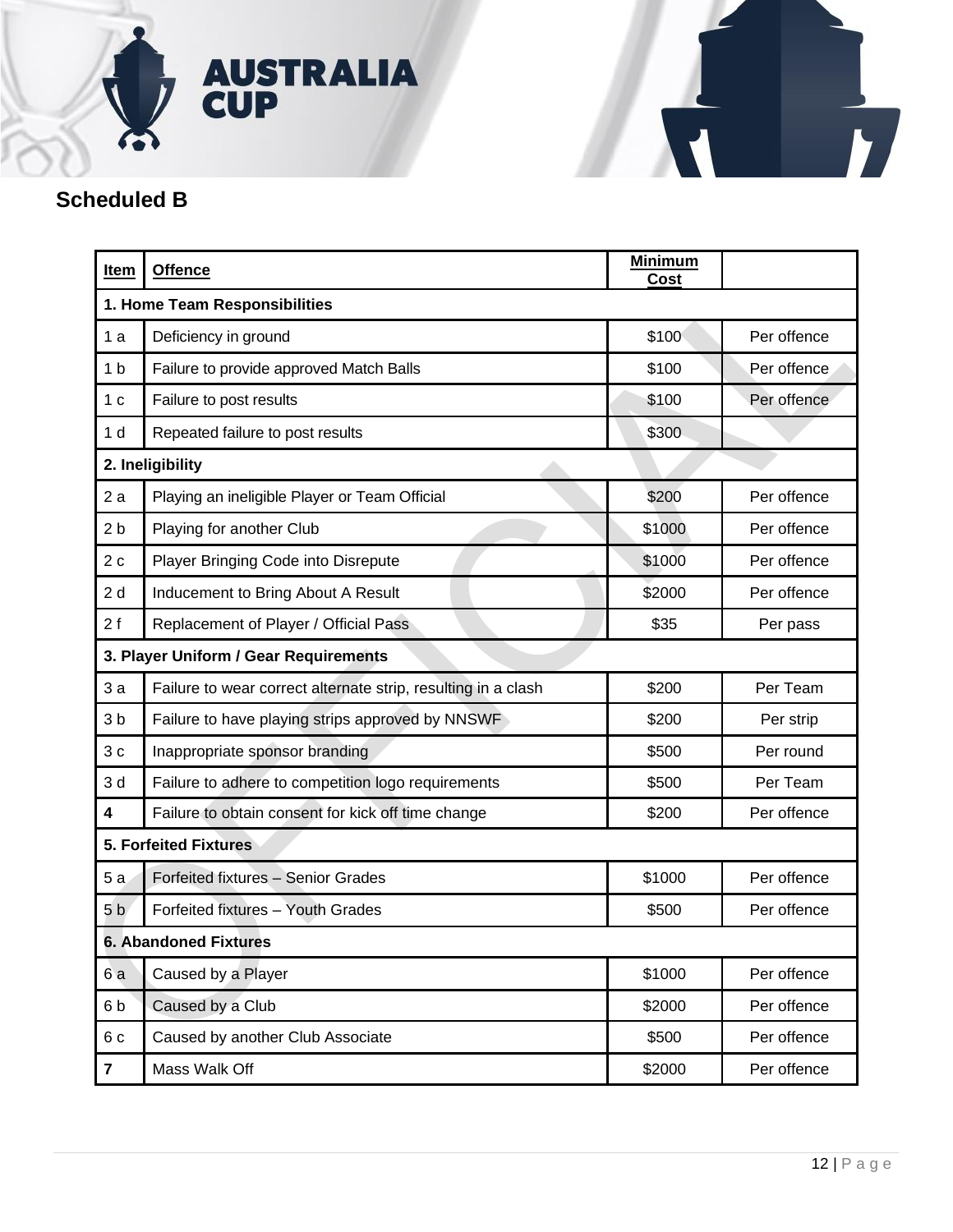

| 8. Fixture Start Delay |                                                                                                                                     |        |             |
|------------------------|-------------------------------------------------------------------------------------------------------------------------------------|--------|-------------|
| 8а                     | Failure to exit change room on time                                                                                                 | \$250  | Per offence |
| 8 b                    | Significant delay to start a Match                                                                                                  | \$500  | Per offence |
| 8 c                    | Refusing to start a fixture                                                                                                         | \$2000 | Per offence |
|                        | 9. Team Sheets                                                                                                                      |        |             |
| 9a                     | Failure to lodge a Team sheet                                                                                                       | \$100  | Per offence |
| 9 <sub>b</sub>         | Failure to complete a Team sheet within required timelines                                                                          | \$100  | Per offence |
| 9 <sub>c</sub>         | Illegible Team sheet                                                                                                                | \$100  | Per offence |
| 9 d                    | Supplying false information on a Team sheet                                                                                         | \$1000 | Per offence |
| 9e                     | Team sheet not available                                                                                                            | \$100  | Per offence |
| 9f                     | Failure to include required number of Duty Officers on Team<br>sheet                                                                | \$100  | Per offence |
| 10                     | Failure to provide replacement Match Official                                                                                       | \$500  | Per offence |
| 11                     | Three Players, Teams or Club Officials found guilty of Match<br>Official abuse across all grades inclusive of both Senior and Youth | \$2000 | Per offence |
| 12                     | Failure to Advise required persons of Washed Out Fixtures                                                                           | \$100  | Per offence |
|                        | 13. Code of Conduct                                                                                                                 |        |             |
| 13 a                   | Breach of Code of Conduct by Player of Team Official                                                                                | \$500  | Per offence |
| 13 <sub>b</sub>        | Breach of Code of Conduct / Spectator Code of Behaviour by<br><b>Player of Club Associate</b>                                       | \$500  | Per offence |
| 13c                    | Display of prohibited flags, slogans or emblems                                                                                     | \$500  | Per offence |
| 13d                    | Display of any non-compliant signage anywhere within the ground                                                                     | \$500  | Per offence |
| 13 <sub>e</sub>        | Failure to erect required competition sponsor banners / feathers                                                                    | \$500  | Per offence |
| 14. Administrative     |                                                                                                                                     |        |             |
| 14a                    | Failure to submit required documents to NNSWF within timelines                                                                      | \$200  | Per offence |
|                        |                                                                                                                                     |        |             |